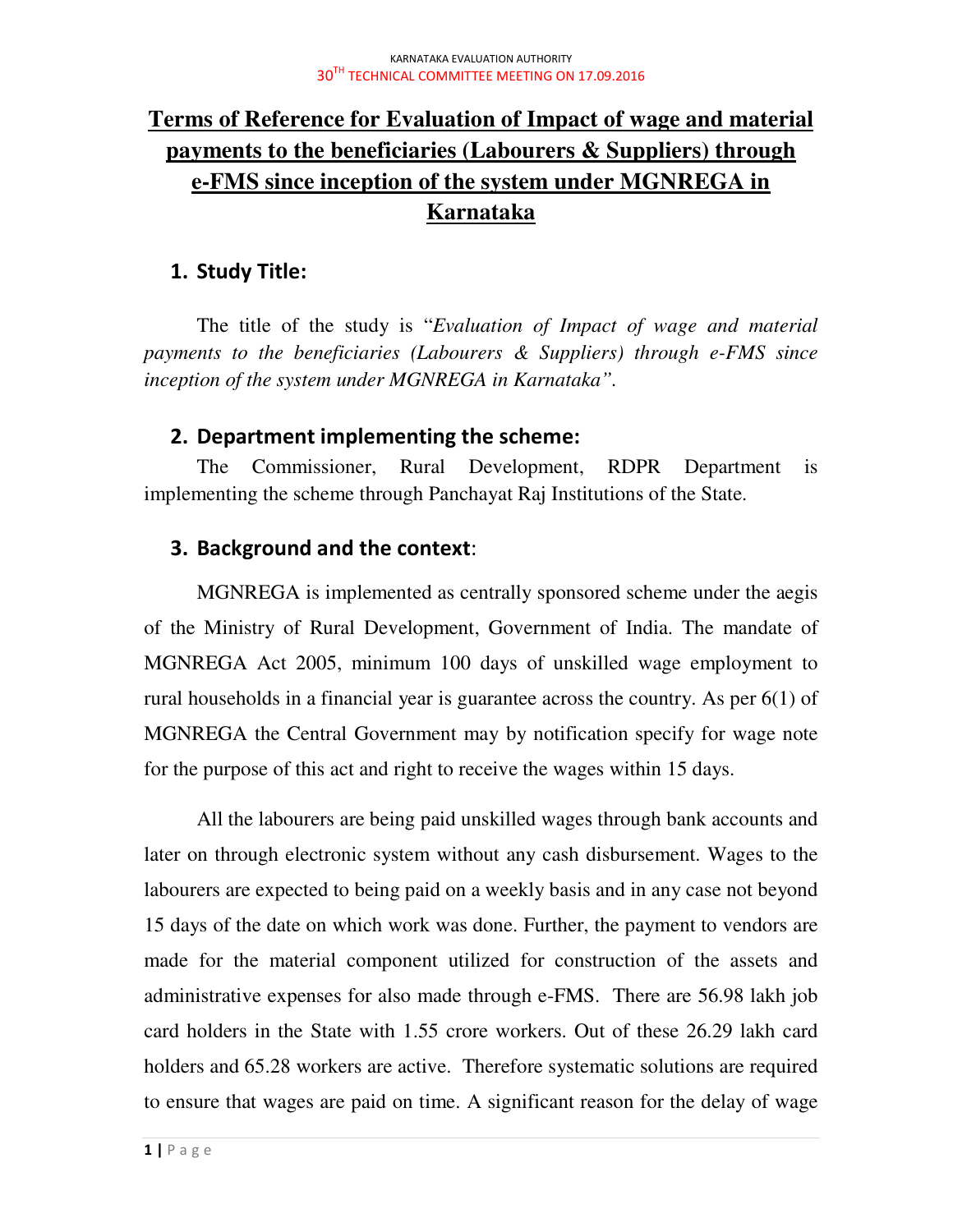payments is on account of non-availability/surplus funds with PRI. Even if funds are lying un-utilized in some institutions these cannot be transferred to the district/block/GPs in the State. Fund allocation hence becomes difficult task in the implementation of MGNREGA. To meet this challenge, State has adopted an integrated Fund Management System called e-FMS, and same has been introduced in the State during January 2012. This is fully functional in all 30 districts. The e-FMS software interpreter NREGA-soft with panther Bank's software. The e-FMS achieves seamless online transfer of funds almost on real time basis to the beneficiary bank accounts. The payments to the labourers as well as the others are remitted electronically to their individual bank accounts. Payment of administrative charges through e-FMS started from 2015-16. The Commissionerate of Rural Development, RDPR dept has requested KEA vide letter no. RDPR/209/.OO.KHA.YO/2002, dated: 24.08.2016 for evaluation of the impact of wage and material payments (labourers and suppliers) through e-FMS since inception of the system (Evaluation to be done for the year 2013-14, 2014- 15 & 2015-16).

### **4.** Progress Achieved so far:

| SI.<br>N <sub>0</sub> | <b>Item</b>                                                                                   | 2015-16   | 2014-15   | 2013-14   |
|-----------------------|-----------------------------------------------------------------------------------------------|-----------|-----------|-----------|
|                       | Total No of House Holds<br>completed<br>Employment<br>Wage<br>100<br>of<br>Days<br>(In Lakhs) | 1.33      | 0.14      | 1.18      |
| $\overline{2}$        | Worked<br>Households<br>Total<br>[In Lakhs]                                                   | 12.37     | 10.94     | 14.90     |
| 3                     | Total Individuals Worked [In Lakhs]                                                           | 30.31     | 30.08     | 42.33     |
| $\overline{4}$        | Total No. of Works<br>Taken<br>up<br>(New+Spill Over)[In Lakhs]                               | 10.57     | 9.77      | 8.79      |
| 5                     | Release(Center+State+received<br>Total<br>this year release last year)                        | 99155.27  | 171687.07 | 159606.81 |
| 6                     | Total Exp (Rs.in Lakhs)                                                                       | 182221.43 | 166586.29 | 206296.66 |

The financial and physical progress from 2013-14 to 2015-16 is as follows: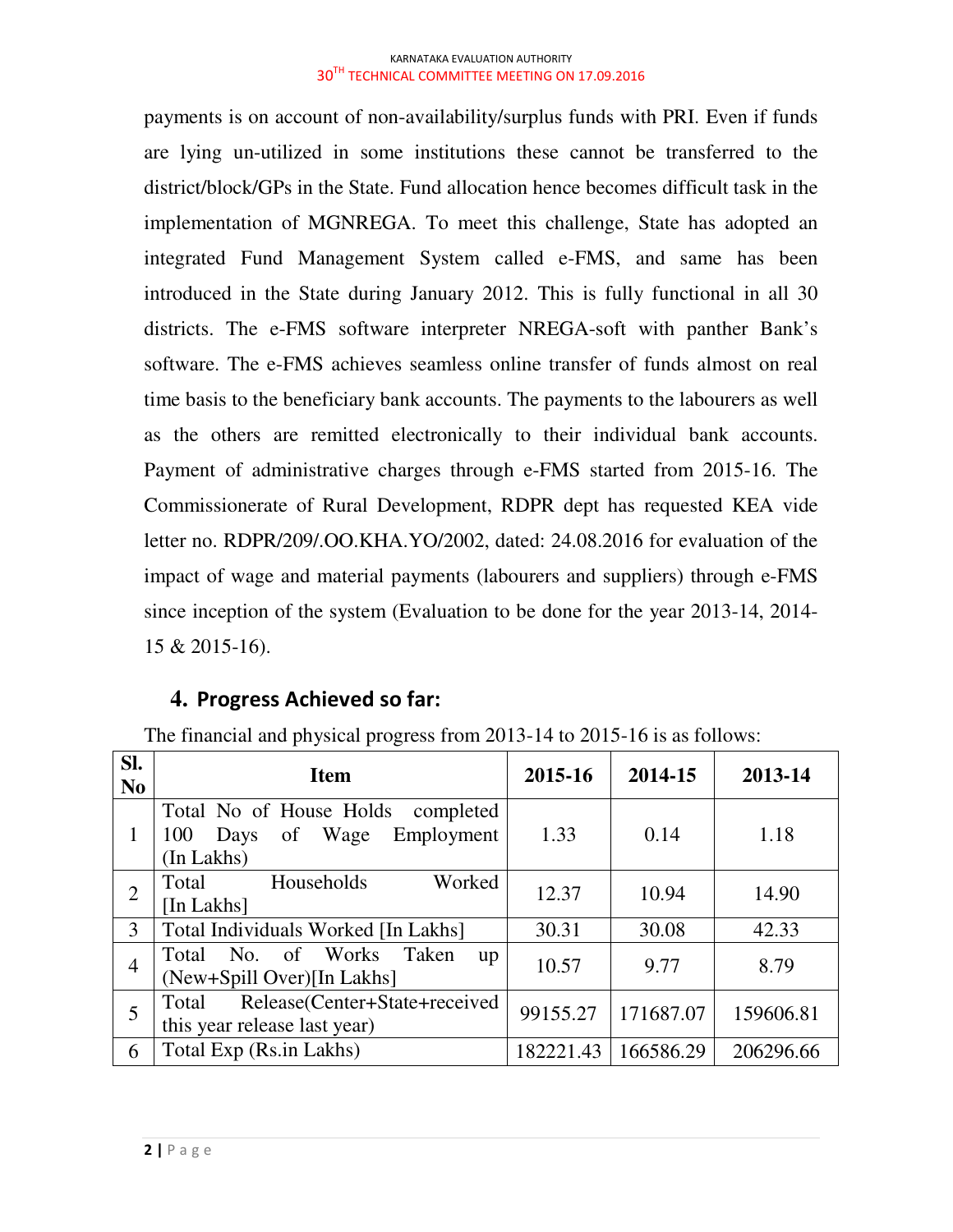### 5. Objective of the Scheme:

- a. Timely payment of wages has emerged as one of the main challenges of MGNREGA over the last few years. As per section 3(2) of the Act, wages to the labourers has to be paid on a weekly basis and in any case not beyond 15 days on the date on which work was done.
- b. e-FMS solution will automate all processes involved in crediting the accounts of the beneficiaries.
- c. Reduction in the turn-around time required for wage processing and payments
- d. Automation of processes will eventually lead to real-time availability of data at all levels of governance for strategic decision making.
- e. e-FMS will act as seamless payment mechanism which will automatically ensure fund transfer and crediting of beneficiaries accounts leveraging the Core Banking infrastructure (NEFT/RTGS/ABP) of banks.
- f. The system ensure right amount in right accounts in time.
- g. Avoid parking of funds.
- h. This would also take care of the problem of large unspent opening balances.
- i. This would help streamline the fund flow process.
- j. Reduction of workload at Block Program Office (BPO) / Gram Panchayat (GP)

### 6. Objective of the Study:

- a. Whether e-FMS system has reduced the time in receiving wage and material payments.
- b. Has this system reduced intervention of middlemen and instances of corruption.
- c. Has the system avoided parking of funds.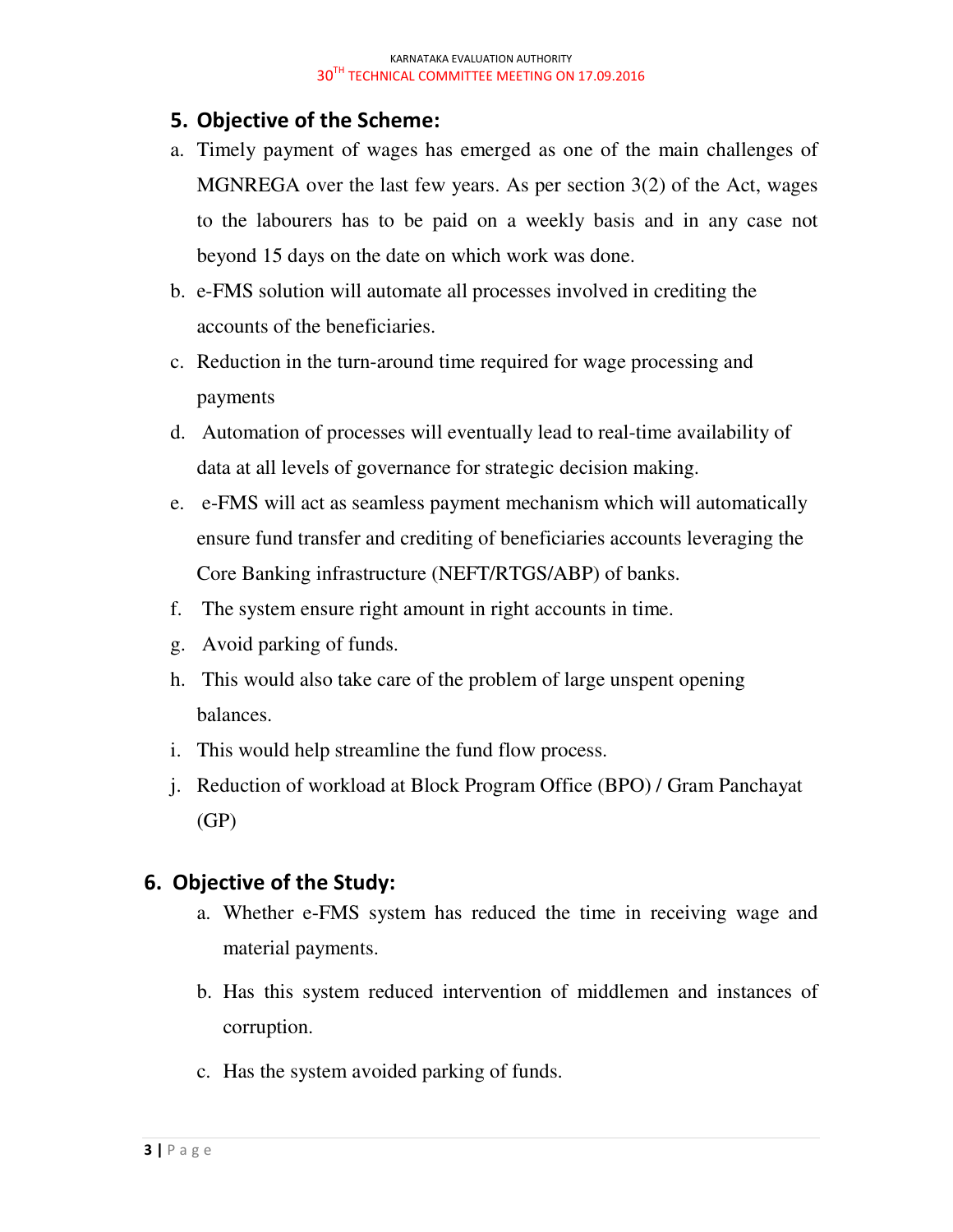d. Are the beneficiaries able to withdraw money from the banks as and when required or they face difficulties in dealing with banks with respect to withdrawal and any other issues.

## 7. Institutional structure for implementation:

At the district level district MIS coordinator and at taluk level taluk MIS coordinator are appointed to handle the e-FMS along with Project Managers. The Technical officers with graduate qualification on Agriculture, Horticulture, Forestry and Engineering have been recruited to assist the implementing officers of line departments of Agriculture, Horticulture, Forestry, Minor Irrigation, Watershed, PRED, Sericulture, Rural Water Supply and Fisheries.

At the GP level the Adhyaksha of the GP and PDO are responsible for signing the monthly bills of works done under MGNREGA. At the TP level the Adhyaksha of the TP and TDO and at the ZP level the Adhyaksha of the ZP are involved in managing the e-FMS with the line departments whose works are undertaken under MGNREGA.

The muster role having a unit identity number electronically generated by the computer system (e-Muster) along with the list of workers. Every muster role shall be signed by authorised person of the GP. The muster role shall be closed on the last day of the month counter signed by every worker who has worked and shall be handed over to the engineers for measurement. Payment shall be made based on the measurements taken at the work site by the engineers.

The bills for works are prepared and Adhyaksha of the GP and PDO are the Joint Signatories for these bills. The Digital Signature Certificate (DSC) is issued by the competent authority. EO in case of GP, CEO in case of Taluk, DRDA and Line Department are the countersigning authorities for application for DSC.

### **How e-FMS works**

Funds from Central and State are pooled at one bank (Nodal Bank). e-Transfer of funds are made for wages for labours and material cost to vendors. Payment of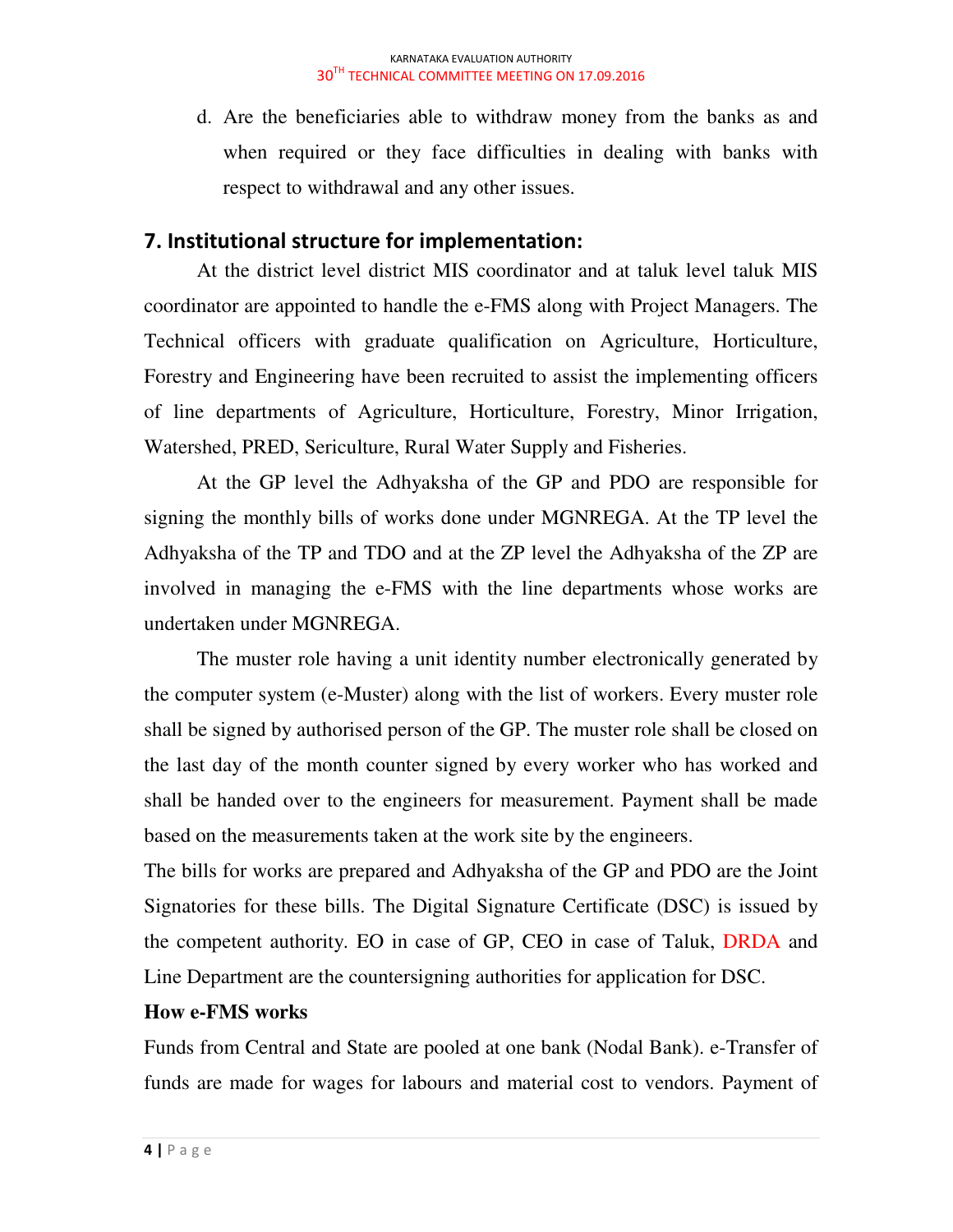wages are to be paid against NMRs generated in MGNREGA MIS. Transfer of funds are made to the accounts of MGNREGA workers opened with CBS (core banking system, Name of A/c holder, A/c Number, Branch Name, and IFSC are considered). Thus it is called as Entitled based Funds Management System. e-FMS application links to wage list generated in MGNREGA MIS. Wage lists are transferred to Nodal Bank at State Hqrs. in the form of Fund Transfer Order (FTO) from MoRD Server. Funds are transferred from Nodal Bank to the beneficiaries' account through RBI. This funds transfer acknowledgements are sent back to MIS by the Bank collecting from RBI.

### **8.** Training:

Two rounds of intensive training were provided at state level during December 2013 and January 2014 to the implementing officers of block and hobli/GP level. Such kinds of training were also conducted at all the four divisions of the state, at district level and block level as well. All the modalities in implementing the scheme were dealt at length. Another round of training conducted for the District Resource Teams (DRTs) at Abdul Nazir Saab State Institute of Rural Development during April 2014.

### 9. Scope of the study:

 The scope of the studies all the 30 districts of State. However, 8 districts and 90 Gram Panchayats from these districts are selected as sample as defined in the sampling methodology. The study period is 2013-14 to 2015-16. To compare the present system of payment by e-FMS the procedure adopted for payment of wage and material during non-e-FMS year 2012-13 to be studied in the selected GPs by interviewing the beneficiaries and vendors.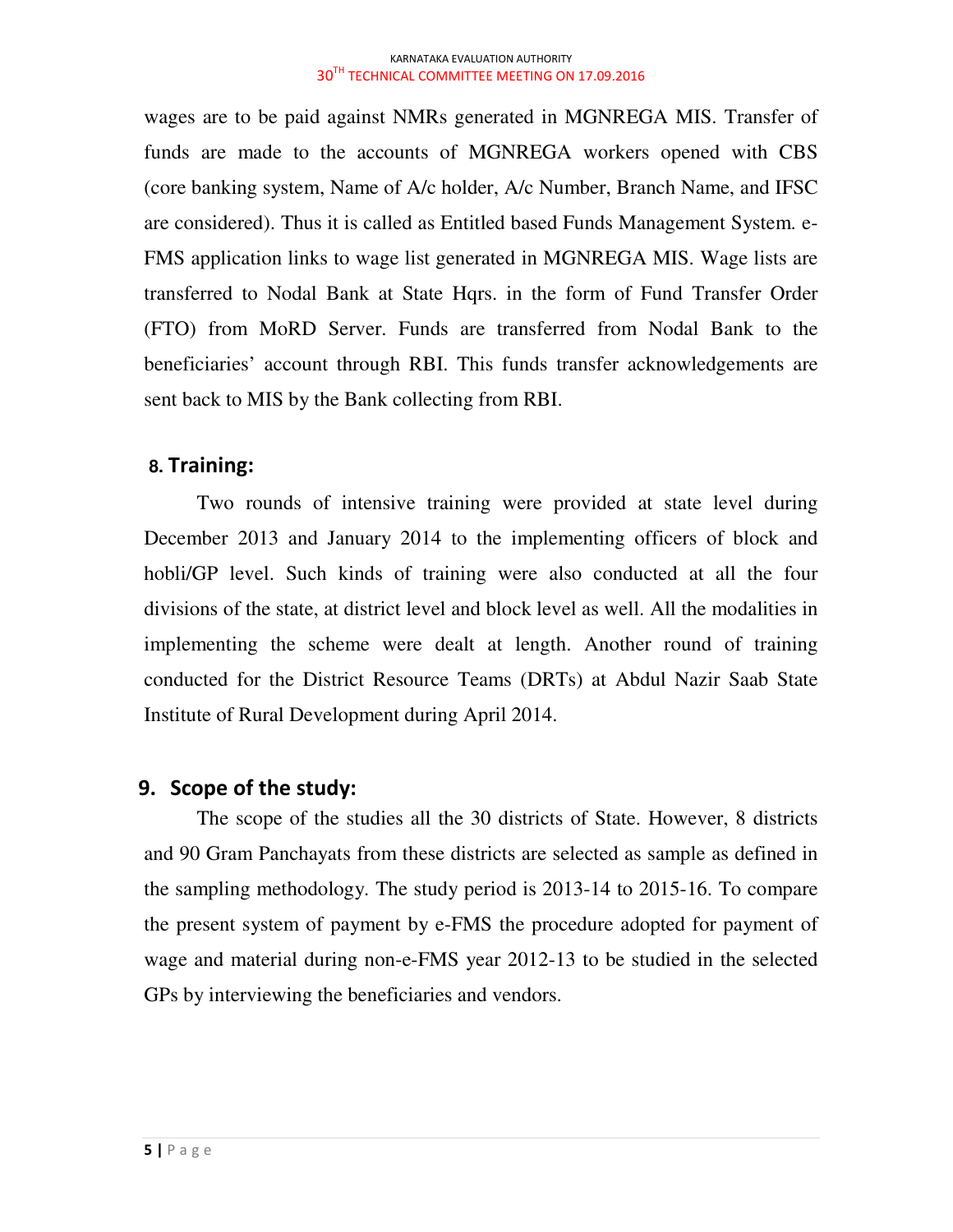## 10. Sampling and Evaluation Methodology:

Out of 30 districts, 8 districts are selected at the rate of 2 districts per revenue division. The districts are arranged in alphabetical order in each division and selected the  $3<sup>rd</sup>$  & 6<sup>th</sup> districts after numbering. There are 6019 GPs in the State. Out of these 5% (300) are to be evaluated. 300 GPs are to be selected out of 1539 GPs in proportion to the population in 8 districts as shown in the table which is 19% of the sample population. These are to be selected at random by arranging them alphabetically. From these GPs 92 % of works are to be selected which are done by the GPs and remaining 8% works are to be selected which are implemented by the line departments. The payment made to all the works so selected to be evaluated. FGDs to be held with all stake holders on all aspects of the e-FMS and their view for improvement in design and delivery of payment, improvement in the scheme implementation to be elicited.

| Sl.no.         | <b>District</b> | No. of<br><b>TPs</b> | Total<br>No.of<br>GPS | No of GPs<br>selected | <b>Total No</b><br>Job cards<br><b>Issued</b> | <b>HHs Provided</b><br><b>Employ ment</b><br>against Demand | *Completed<br>works | Payment due<br>for the year<br>$(2015-16)$ |
|----------------|-----------------|----------------------|-----------------------|-----------------------|-----------------------------------------------|-------------------------------------------------------------|---------------------|--------------------------------------------|
| $\mathbf{1}$   | $\overline{2}$  | 3                    | 4                     | 5                     | 6                                             | 7                                                           | 8                   | 9                                          |
| $\mathbf{1}$   | Chikkaballapur  | 6                    | 157                   | 31                    | 169733                                        | 42252                                                       | 2095                | 78                                         |
| $\overline{2}$ | Kolar           | 5                    | 156                   | 30                    | 197038                                        | 25751                                                       | 3250                | 251                                        |
| 3              | Dakshinkannada  | 5                    | 230                   | 45                    | 83995                                         | 16090                                                       | 1563                | 8                                          |
| 4              | Mandya          | 7                    | 234                   | 46                    | 248444                                        | 31789                                                       | 3523                | 98                                         |
| 5              | Uttarakannada   | 11                   | 231                   | 45                    | 154924                                        | 38987                                                       | 1194                | 33                                         |
| 6              | Dharwad         | 5                    | 144                   | 28                    | 125705                                        | 25105                                                       | 3294                | 113                                        |
| 7              | Kalaburgi       | 7                    | 264                   | 51                    | 220398                                        | 481154                                                      | 4972                | 112                                        |
| 8              | Yadagir         | 3                    | 123                   | 24                    | 200977                                        | 26779                                                       | 3714                | 174                                        |
| Total          |                 | 49                   | 1539                  | 300                   | 1401214                                       | 687907                                                      | 23605               | 866                                        |

# 11. Evaluation questions (Inclusive not exhaustive):

a. e-FMS is a transaction based MIS. As per chapter 8.7 under payment of wages, whether all the 3 categories of transactions are followed properly by the GPs/TPs & ZPs? If not, what are the deviations noticed in the selected GPs? Please elaborate.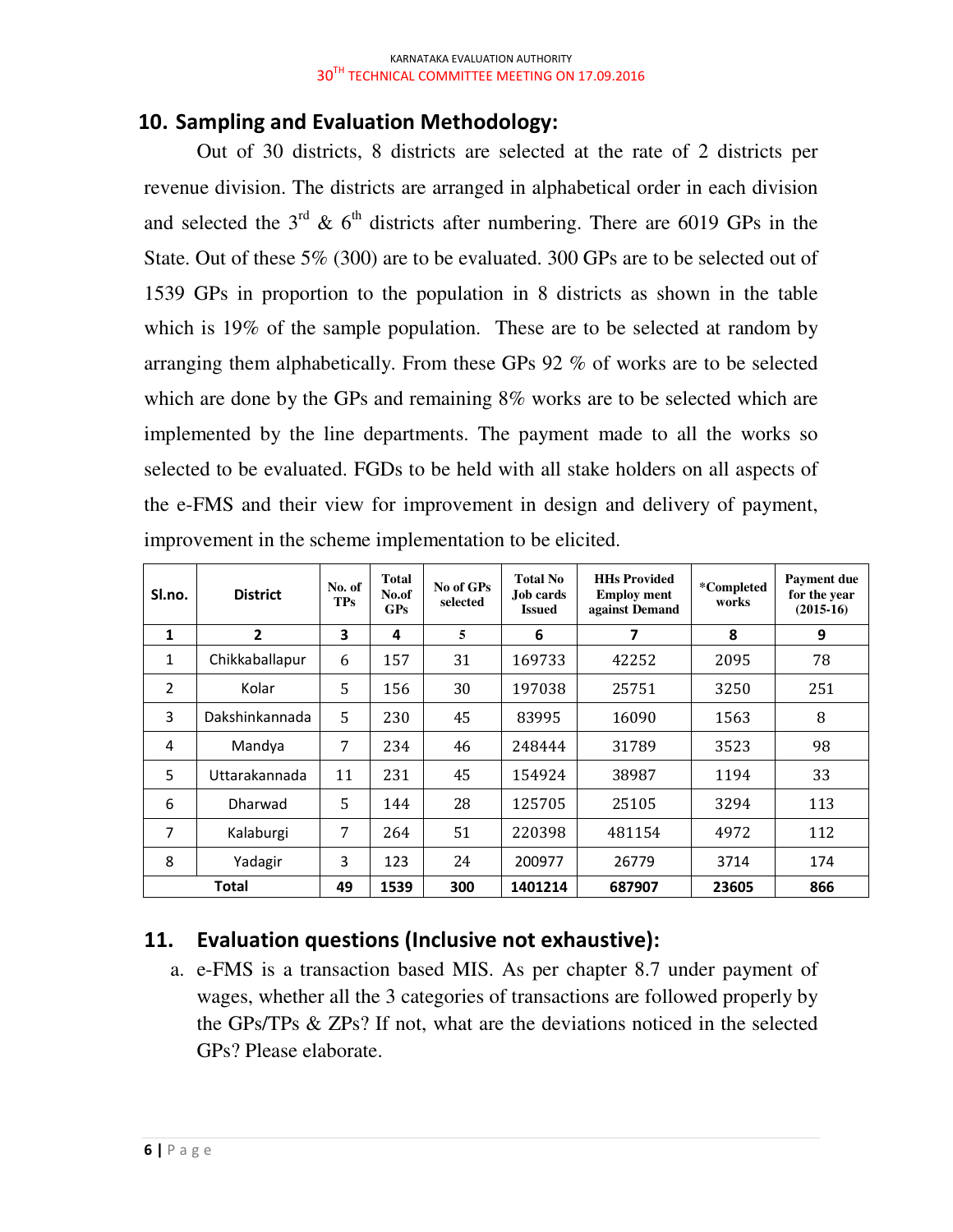- b. Are all the personnel for handling the e-FMS software in place to avoid delays? If not, why not? If yes, are all of them trained on all aspect of the MIS?
- c. What is the cost incurred and time required for release of wages under e-FMS Vs. pre e-FMS period?
- d. What is the grievance redressal mechanism in place at GP/TP/ZPs levels? How many complaints have been received on demand registration, measurement, wage calculation, generation of FTO and crediting accounts to beneficiaries? What is the action taken for redressal of these grievances by concerned officers/committees constituted?
- e. If the complaints are on delayed payments, how many workers have got compensation for delayed payments? What were the reasons for delayed payment? If delay is caused by agency/official, is the amount recovered from the agency/official responsible for delay? If yes, what is the extent of compensation?
- f. How many applications were received for un-employment allowance and how many were paid? What are the reasons for non-providing the employment? Give details.
- g. What are the reasons for payments due to be paid for the year 2015-16 in the sample districts above? Please furnish details.
- h. To what extent it has improved the fund management?
- i. To what extent it has brought transparency over earlier system?
- j. What are the bottlenecks being faced in the system by the field level functionaries?
- k. What should be recommendation to improve the system further to minimize delay if any?
- l. To what extent the misuse of funds and involvement middleman are prevented by e-FMS?
- m. Any suggestion from beneficiaries and stake holders to improve the design, delivery and modification on features of the e-FMS?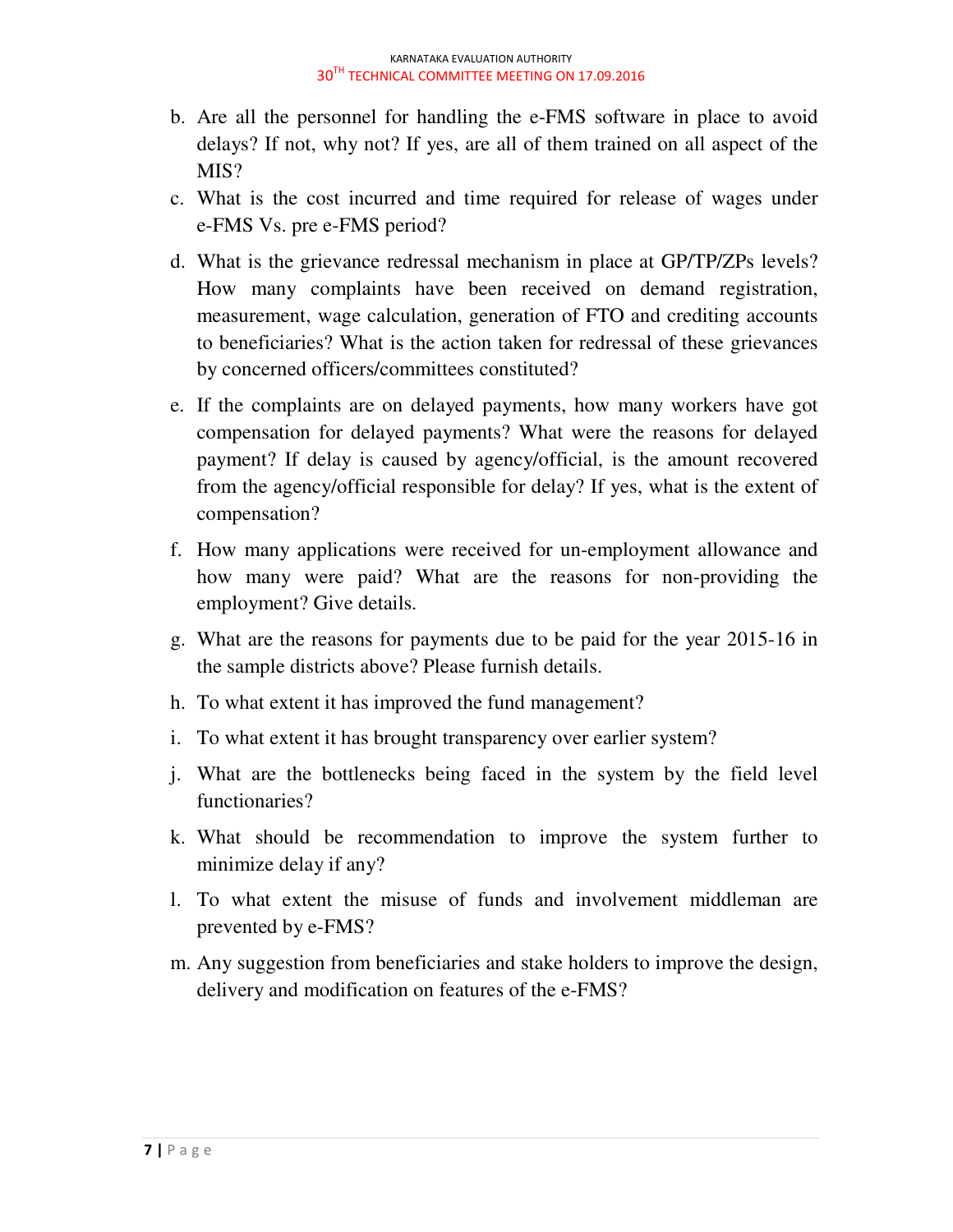## 12.**Deliverables time schedule**:

The Special Commissioner, MGNREGA, Commissionerate of Rural Development and Join Director (Technical) to provide the necessary information related with the study and co-operate with the consultant organization in completing the study in the stipulated time. The district officers concerned to be addressed by the Commissionerate for providing the required information/data connected with study and cooperate in holding the FGDs with the stake holders at the taluk and GP levels. It is expected to complete the study in 5 months' time, excluding the time taken for approvals. The evaluating agency is expected to adhere to the following timelines and deliverables.

| a. Work plan submission    | : One month after signing the agreement       |
|----------------------------|-----------------------------------------------|
| b. Field Data Collection   | : Two months from date of work plan approval. |
| c. Draft report Submission | : One month after field data collection.      |
| d. Final Report Submission | : One month from draft report submission.     |
| e. Total duration          | $: 5$ Months                                  |

## **13.Minimum Qualifications of Core team members:**

The core team should comprise of the following members (the list is inclusive not exhaustive) should have technical qualifications/experience as stated below-

- i. A masters in Rural Development with 5 years experience in the related field (Principal Investigator).
- ii. M tech (Computer science)/MCA (Computer science) (Member-1)
- iii. Statistician (Member-2).

## **or more/better, and in such numbers that the evaluation is completed within the scheduled time prescribed by the ToR.**

**Consultant Evaluation Organizations who do not meet these criteria will not be considered for doing the evaluation.**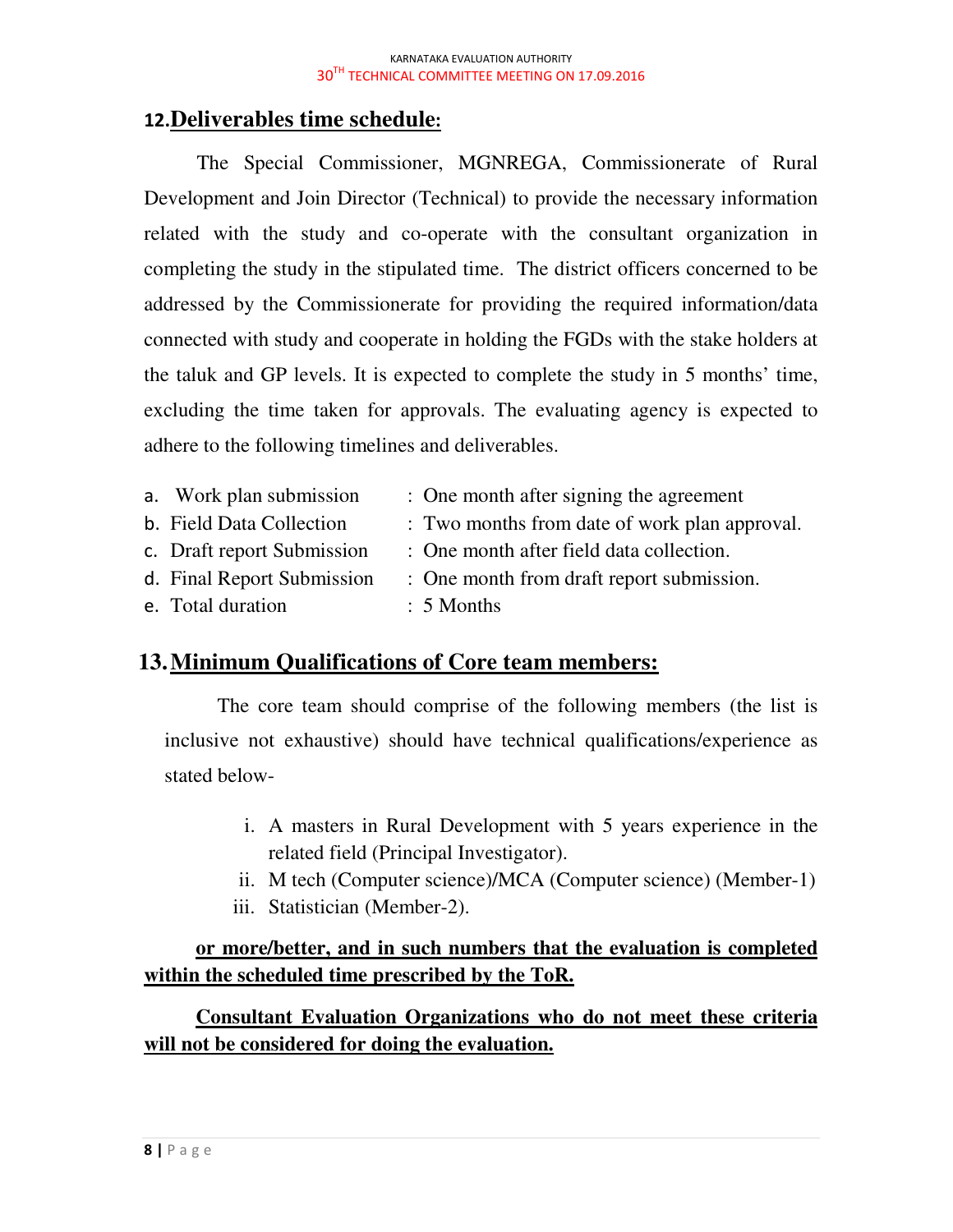### 14. Agency for evaluation:

The evaluating agency should be finalized as per the provision of the Karnataka Transparency in Public Procurement Act and Rules, but without compromising on the quality.

### **15. Qualities Expected from the Evaluation Report:**

The following are the points, only inclusive and not exhaustive, which need to be mandatorily followed in the preparation of evaluation report:-

- a) By the very look of the evaluation report it should be evident that the study is that of MGNREGA, RDPR Bengaluru and Karnataka Evaluation Authority (KEA) which has been done by the Consultant Evaluation Organization. It should not intend to convey that the study was the initiative and work of the Consultant Evaluation Organization, merely financed by the MGNREGA, RDPR Bengaluru and Karnataka Evaluation Authority (KEA).
- b) The evaluation report should generally conform to the United Nations Evaluation Guidelines (UNEG) "*Standards for Evaluation in the UN System" and "Ethical Standards for Evaluations*". The report should be complete and logically organized in a clear but simple language. Besides conforming to the qualities covered in the Terms of Reference, it should be arranged in the following order –
	- 1. Title and opening page.
	- 2. The Index.
	- 3. List of acronyms and abbreviations.

4. Executive Summary – A stand-alone section that describes the program, gives purpose and scope of evaluation, the evaluation methodology, key findings, constraints and recommendations.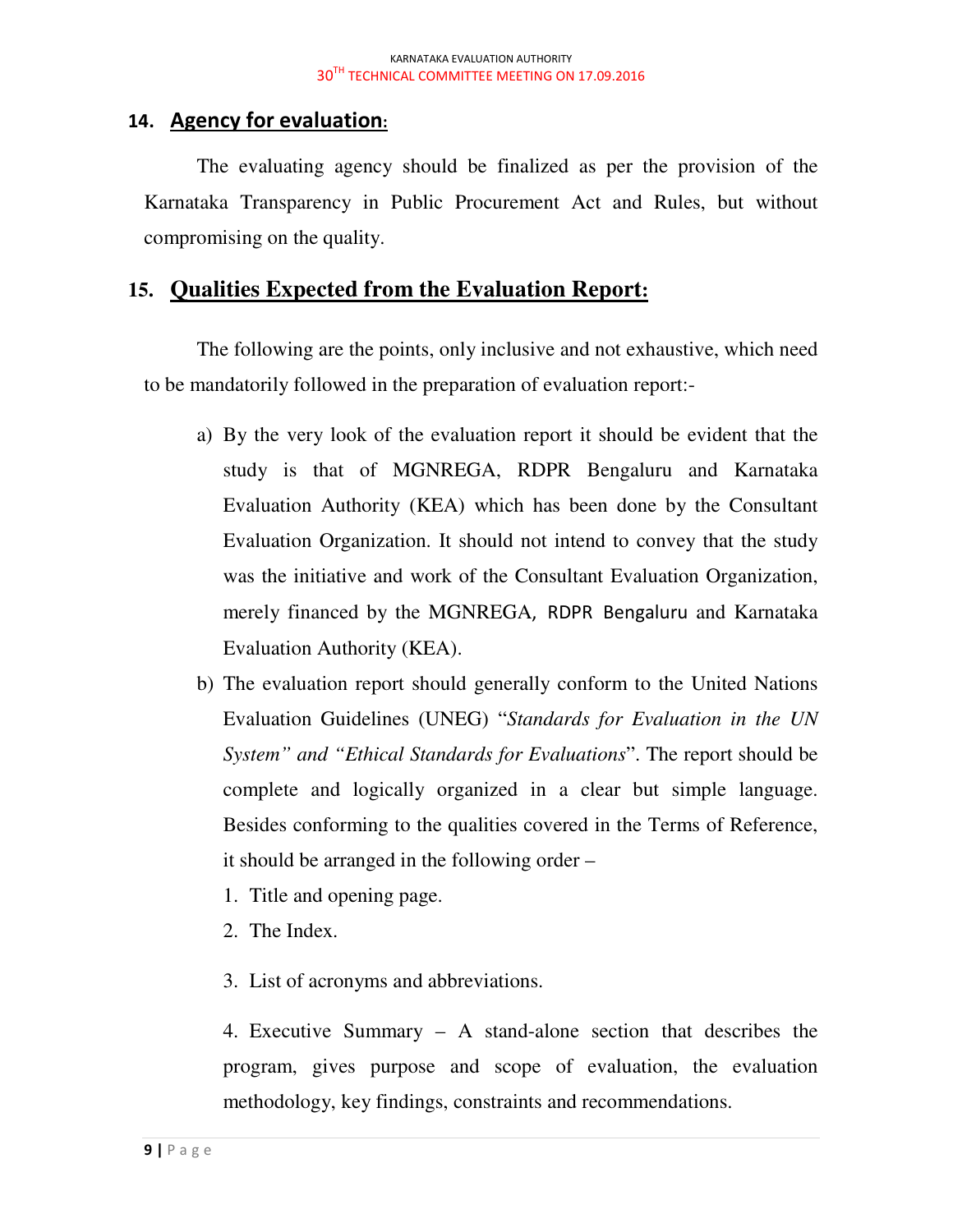5. Sector history – A section that briefly covers the history of the sector under which the scheme/program being evaluated falls. It should give recent data taken from reliable and published sources.

6. The objectives and performance of the program being evaluated – The section will include the stated objectives of the program and the physical and financial achievements of the program in the period of evaluation. It should cover the description of the target group, the aim of the program and the method of selection of beneficiary (if included in the program).

- 7. Review of literature / past evaluation reports.
- 8. Evaluation Methodology This should include the sample size and details of sample.
- 9. Findings of the evaluation study.
- 10. Limitations/constraints in the evaluation study.
- 11. Recommendations that flow from the evaluation.

This should be followed by the following Annexures –

- (A) The sanctioned Terms of Reference of the study.
- (B) The survey tools and questionnaires.
- (C) List of persons with addresses personally interviewed.
- (D)The places, dates, and number of persons covered by

Focus Group Discussions (FGD).

- (E) Compilation of case studies / best practices.
- (F)Table showing details of major deviations, non conformities, Digressions of the program.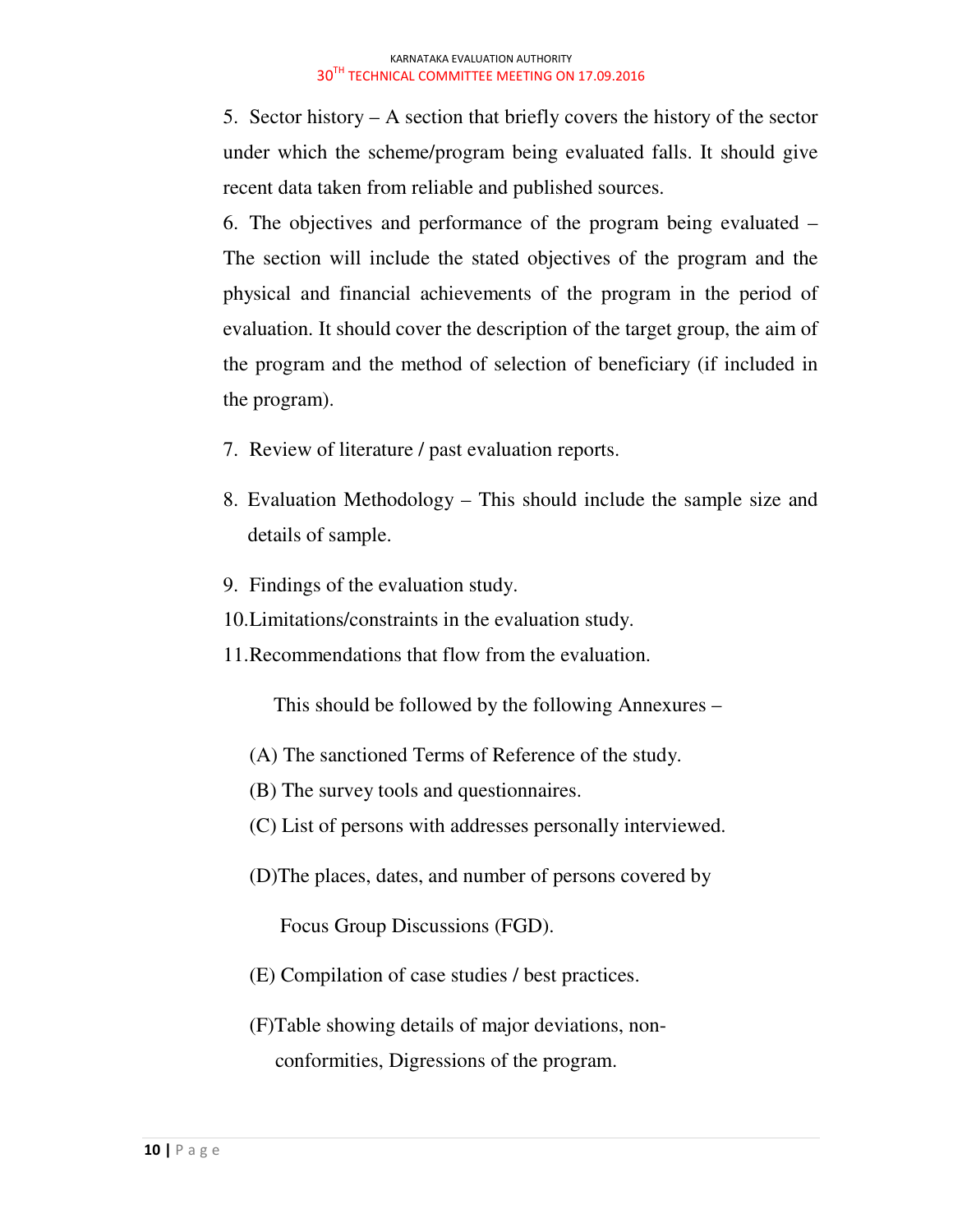### **16. Cost and Schedule of Budget release:**

Output based budget release will be as follows-

- a. The First instalment of Consultation fee amounting to 20% of the total fee **can** be paid as advance to the Consultant Evaluation Organization after the approval of the inception report, but only on execution of a bank guarantee of a scheduled nationalized bank valid for a period of at least 12 months from the date of issuance of advance.
- b. The Second instalment of Consultation fee amounting to 40% of the total fee **can** be paid to the Consultant Evaluation Organization after the approval of the Draft report.
- c. The Third and final instalment of Consultation fee amounting to 40% of the total fee **will** be paid to the Consultant Evaluation Organization after the receipt of the 30 hard copies in English and 30 hard copies in Kannada and 3 soft copies of the final reports in both the languages in such format as prescribed in the agreement, along with all original documents containing primary and secondary data, processed data outputs, study report and soft copies of all literature used to the final report.

Taxes will be deducted from each payment as per rates in force. In addition, the Consultant Evaluation Organization is expected to pay statutory taxes at their end.

As per letter No. ಗಾಅಪ 209 ಉಖಾಯೋ 2012 ದಿನಾಂಕ 15-09-2016, (copy enclosed) this is intended to be a Joint evaluation study, which means that the cost of the study will be borne by the line department and KEA equally.

### **17.Contact person to get further details about the study:**

Sri. U.P.Singh, Special Commissioner, MGNREGA, Commissionerate of Rural Development, RDPR dept. Phone number 080-22340387,